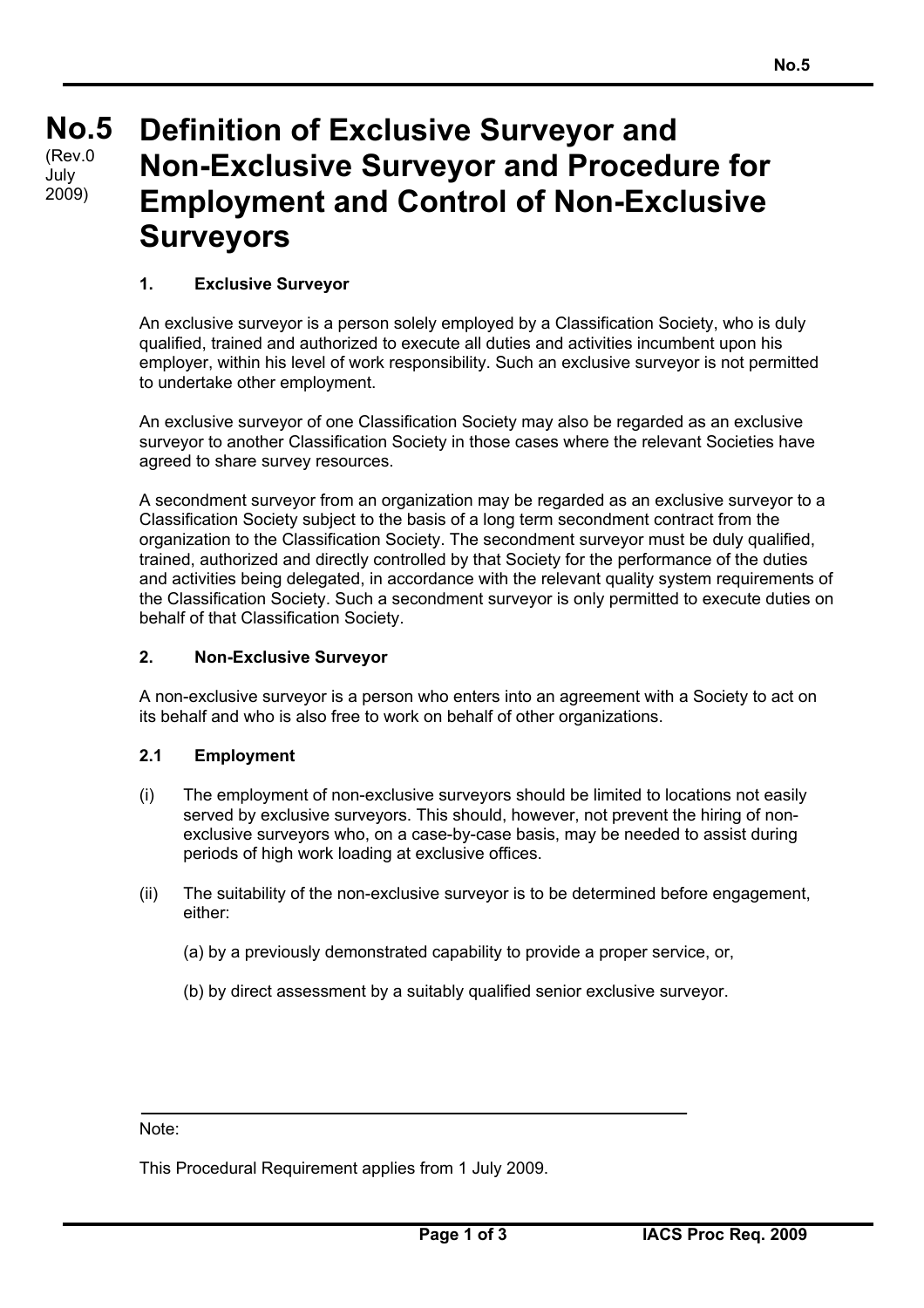

- (iii) The qualifications of a non-exclusive surveyor should include:
	- (a) a degree or equivalent from an institution recognised within a relevant field of engineering or physical science, or a qualification from a suitable marine or nautical institution and relevant seagoing experience as a certified ship officer,
	- (b) suitable work experience relevant to the processes he or she is authorised to perform.
- $(iv)$  In assessing suitability and qualifications, the following may also be taken into account:
	- (a) Experience from class-related work as stated in a CV or other document.
	- (b) Mandatory training given by the Society in accordance with the documented Scheme.
- (v) Proposals for the employment of non-exclusive surveyors together with a CV giving details of education and experience are to be forwarded to the society for consideration, including final approval by authorised senior staff.
- (vi) Records are to be kept of the justification for engagement.
- (vii) Non-exclusive surveyors are to fulfill the qualification and training requirements of the quality system procedures and process instructions relevant to the tasks that each is authorised to perform.
- (viii) The non-exclusive surveyor is to be engaged by means of a contract giving conditions of service, general instructions, and the scope of surveys which may be undertaken.
- (ix) Depending on the extent of their employment, non-exclusive surveyors are to be supplied with copies of:
	- (a) the society's Register of Ships,
	- (b) a set of the society's Rules and Regulations for the Classification of Ships,
	- (c) codes, standards and/or specifications related to the processes they are authorised to perform,
	- (d) advice in writing detailing the service required on a job-by-job basis by a controlling exclusive office,
	- (e) quality system procedures and process instructions (controlled copies) relevant to the tasks non-exclusive surveyor is authorised to perform.

## **2.2 Control**

- (i) Effective controls are to be maintained over the non-exclusive surveyor by the controlling office by means of:
	- (a) examination of survey reports, and
	- (b) activity monitoring in accordance with Procedural Requirement 6